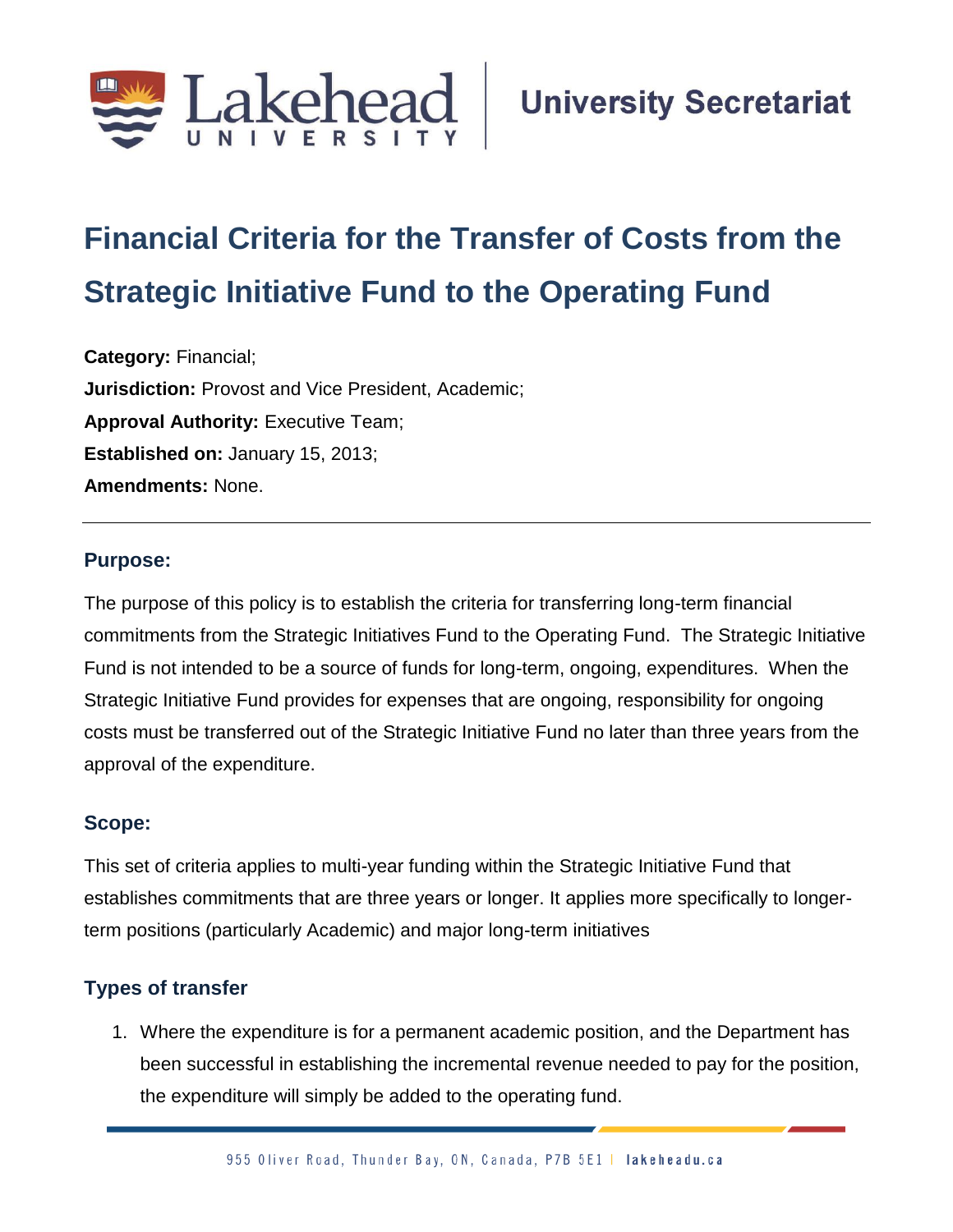- 2. Where the expenditure is for a permanent academic position, and the Department has NOT been successful in establishing the incremental revenue needed to pay for the position, the expenditure will still be added to the operating fund but there must be an offsetting reduction elsewhere in the Faculty. For example, the Faculty would lose the next position to come available through retirement or resignation unless there is an equivalent sustainable reduction identified and instituted.
- 3. Where the expenditure is for a term position it cannot be funded for more than three years. From then on it must either be included in the operating fund or deleted. The determination of term position's future will be based on the extent to which the term position is supported by incremental revenue and conducted within the normal budget cycle.
- 4. Where the expenditure is multi-year support for a major initiative (like international), the funds will be subject to the same limited term. However, the actual determination of support will be based on the individual program's budgetary targets and will be separately addressed. Each of these will be separately developed as attachments to this protocol.

## **Financial Determination of Success**

- 1. The total incremental revenue gain (generally based on enrolment data provided by Institutional Analysis) is more than twice as much as the increased cost attributed to the new position.
- 2. There is clear evidence that this is sustainable (waiting list, long-term experience, etc.)
- 3. All positions will be reviewed annually but cannot be maintained in the SIF for longer than 3 years.

## **Attachment A – International Initiative and Strategic Initiative Fund**

The international program revenue is apportioned according to a policy. The basic elements of that policy are that revenue received in one year will be allocated in the next year as follows:

- 25% to faculties to support their international programs
- 5% towards student support (Scholarships and Bursaries)